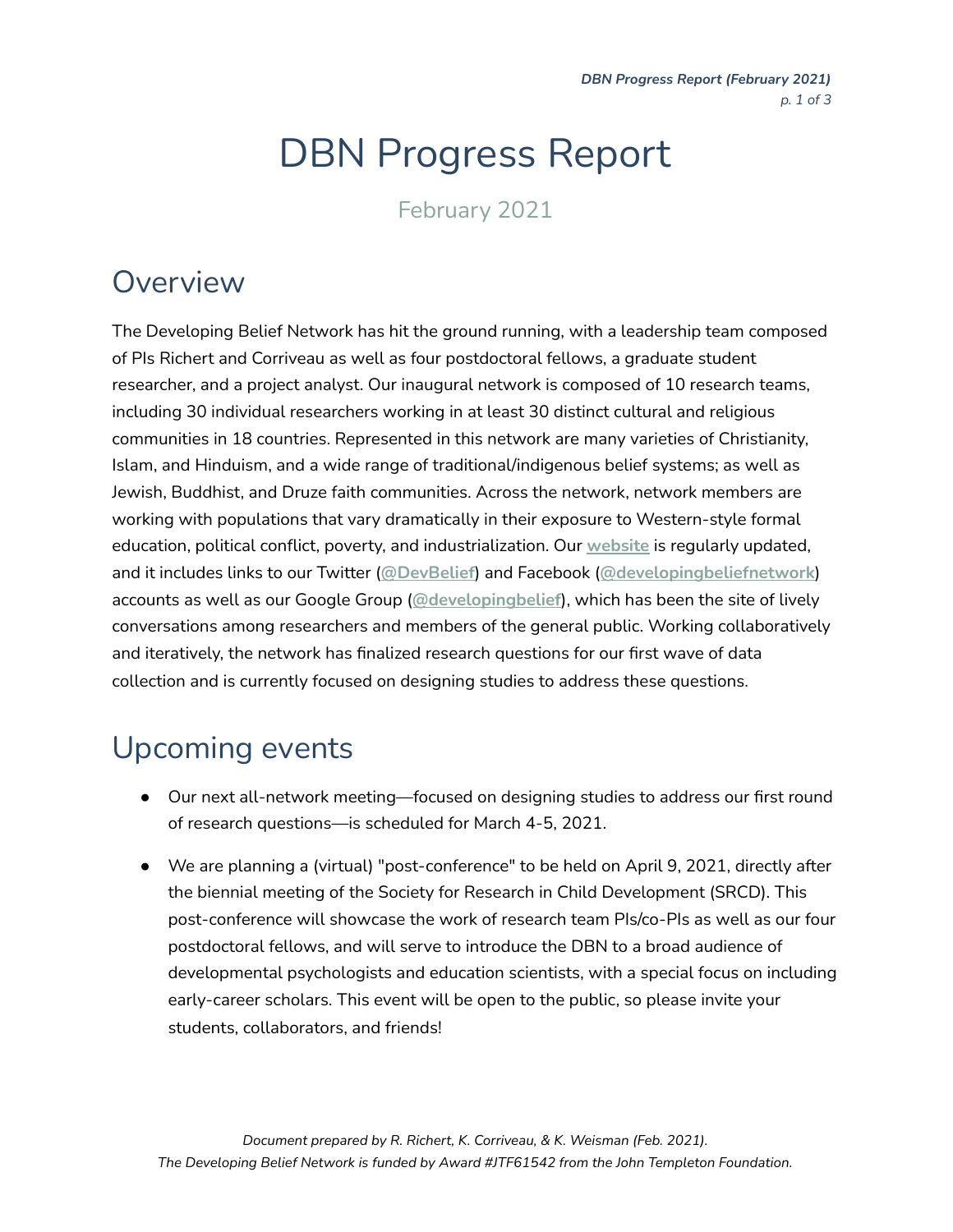# Progress on ongoing projects

#### Building a measures database

A key preliminary goal of the DBN is to provide resources to scholars interested in the study of religious cognition and behavior, primarily through a database of prior empirical research and the measures used in this research. The postdoctoral fellows are collaborating to develop and streamline a process for systematic reviews of literature relevant to the research goals of the DBN. Their focus has been on developing technological infrastructure for summarizing individual studies and "coding" studies by topic of study, methodology, study population, etc.

#### Developing best practices for collaborative team science

The novelty of our research network has required the development of new practices for global, collaborative, team science. We focus our efforts around engaging all collaborators in all decisions to ensure all network members are able to make a genuine contribution to the research. Our first effort has been the collaborative development of research questions (see below). In addition, the leadership team has been reading resources for how to facilitate team science and is developing guidelines for authorship and data sharing, particularly through the storage, management, and sharing tools provided by **[Databrary](https://databrary.org/)**, a key partner in the establishment of the DBN.

#### Designing studies and collecting data

Much of our focus during these first few months together has been on collaboratively developing, refining, and finalizing research questions for our first wave of data collection, through weekly (or more frequent!) meetings of the core leadership team (PIs, postdoctoral fellows, graduate fellow, and project analyst); monthly "check-ins" with individual research teams; ad-hoc meetings with subsets of the network to focus on particular research questions, including meetings devoted to designing cross-sectional and longitudinal studies (scheduled for February 2021); and quarterly meetings of the full network, including our virtual "kickoff" (November 14-15, 2020) and our virtual "methods workshop" (March 4-5, 2021). We anticipate collecting pilot data beginning in June 2021. Depending on the state of the pandemic-related travel restrictions, our earliest data collection might focus on remote work with parents and community leaders, as well as remote work with children in populations with reliable access and familiarity with video conferencing programs. We anticipate drafting manuscripts based on our first wave of data collection as early as Fall 2021.